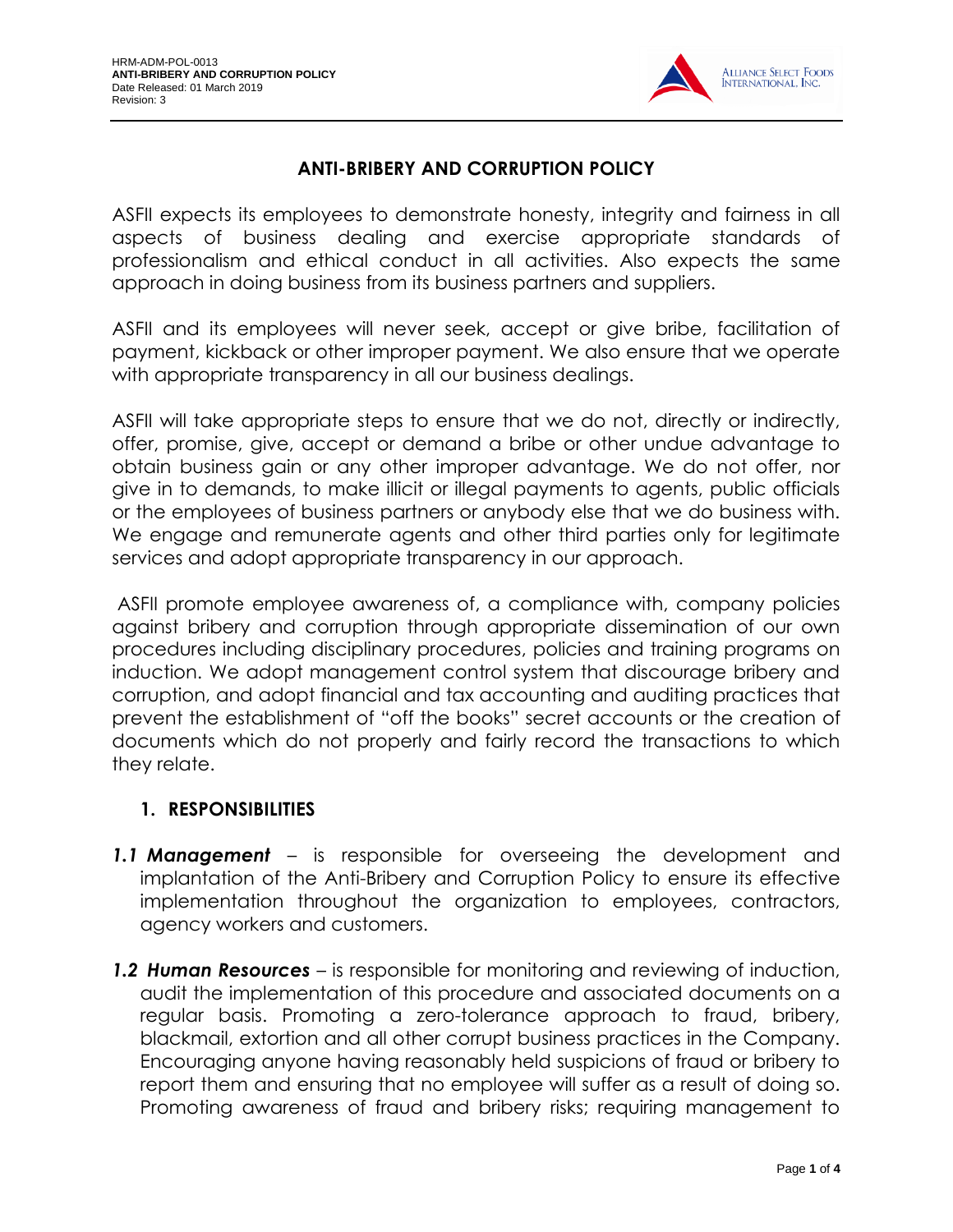

implement a sound system of preventative and effective controls to manage these risks. Investing in the training of employees so they are aware of the risks faced by the Company. Full investigation of all breaches or suspected breaches of this policy and suspicions of dishonest behavior and ensuring perpetrators are subject to the Company's Disciplinary Procedures as well as civil and/or criminal legal action wherever appropriate.

- *1.3 Department Heads* are responsible for making all employees aware of this policy and of their responsibility to adhere to the policy at all times. Including in agreements with third parties, in connection with significant contracts appropriate clauses to ensure that persons acting on behalf of the Company do not engage in any illegal or improper conduct in breach of this policy. Ensuring the contractors, agents or others who act on behalf of the Company maintain similar anti-bribery policies and do not engage in any illegal or improper conduct. *Prohibiting employees or person acting on behalf of the Company to receive, offer, promise, improperly influence payment, authorize payments or contract awards, directly or indirectly, in return for anything of value. Prohibiting employees or persons acting on behalf of the Company to receive a kickback on any portion of a contract payment. Prohibiting payments including facilitation or expediting payments to others in order to secure prompt or proper performance of routine duties. Prohibiting the use of subcontracts, purchase orders or consulting agreements either as a means of channeling payments, or otherwise rewarding third parties, relatives or business associates. Prohibiting the channeling of any improper payments through an agent. Prohibiting the offering of any form of bribe, unethical inducement or payment including facilitation payments to any individual or any public or commercial organization/authority to secure or to assist in securing a Public Private Partnership contract.*
- *1.4 Internal Audit Manager* is responsible for monitoring and reviewing, in conjunction with the HR Manager, the implementation of this procedure and associated documents on a regular basis.
- *1.5 All Employees* are responsible for conducting all transactions openly with fairness and honesty and in a professional manner. Ensuring that transactions are properly and accurately recorded.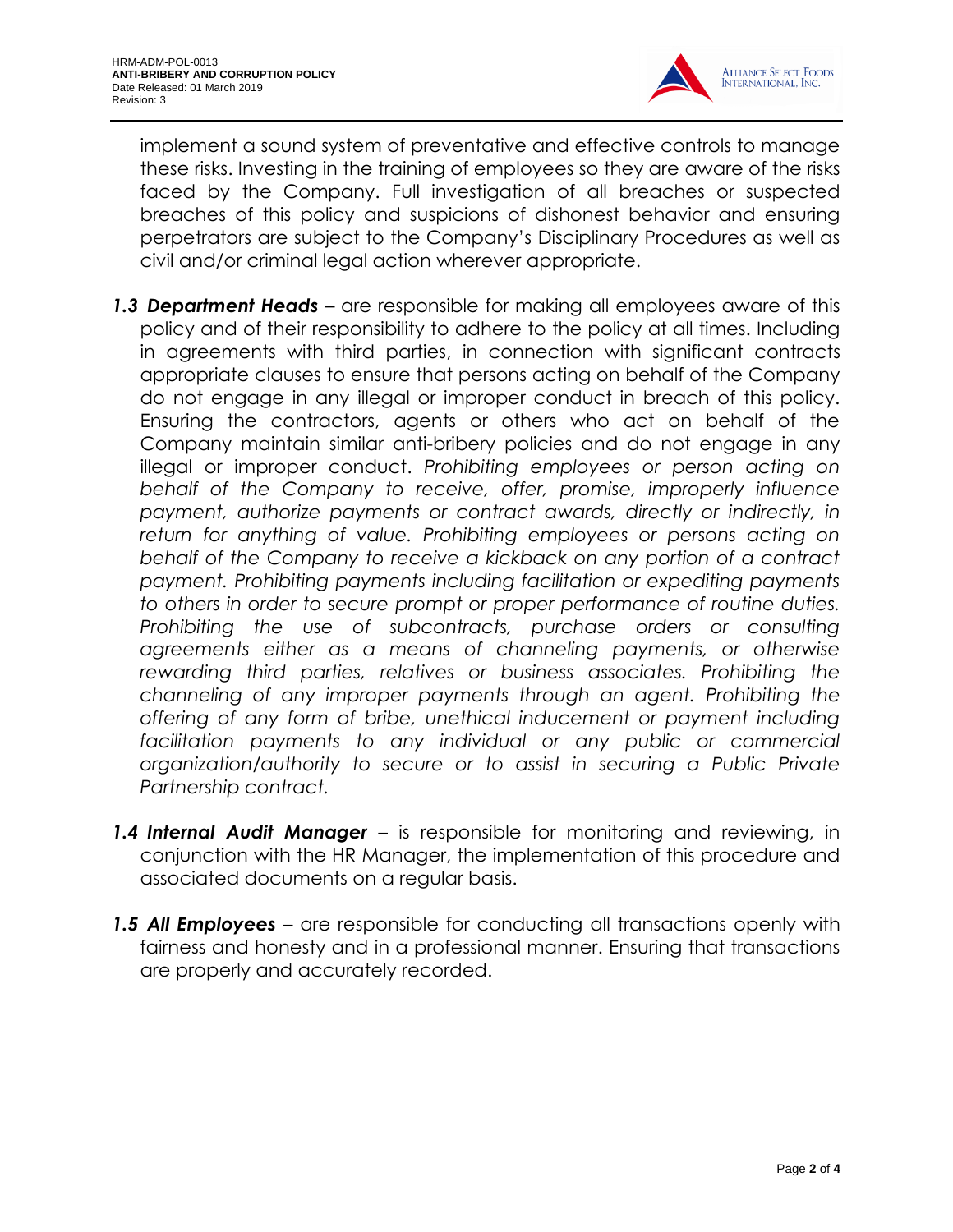

# **2. PROCEDURES**

#### **2.1 Hospitality & Gifts**

ASFII will approve business entertainment and gift proposals only if they demonstrate a clear business objective and are appropriate for the nature of the business relationship. All directors and employees are responsible for maintaining their individual log which must be made available for audit when requested.

Before accepting or giving a gift or hospitality you should consider:

Purpose – Is there one that won't compromise you or the Company? Appropriateness – Can you justify it within the scope of the Policy? Conflict of interest – Be careful if attached to tendering or contract renewals. Risks – Think what they might be for you and the Company?

### **2.2 Charitable Donations**

ASFII supports number of charities and all donations must be pre-approved by the CEO or the head of the Plant. ASFII may also support fundraising events involving employees.

## **2.3 Reporting Suspected Bribery**

All employees are encouraged to report any concerns. Typical issues that should be reported may include, but are not limited to any suspected or actual attempts at bribery; Concerns that other employees or associated persons may be being bribed.

#### **2.4 Action by the Company**

ASFII will fully investigate any instances of alleged or suspected bribery. Employees suspected of bribery may be suspended from their duties while the investigation is being carried out. The Company's Disciplinary Procedure will be invoked where any employee is suspected of bribery and proven allegations may result in a finding of gross misconduct and therefore dismissal. ASFII may terminate the contracts of any associated persons, including consultants or other workers who act for, or on behalf of, the Company who are found to have breached this policy.